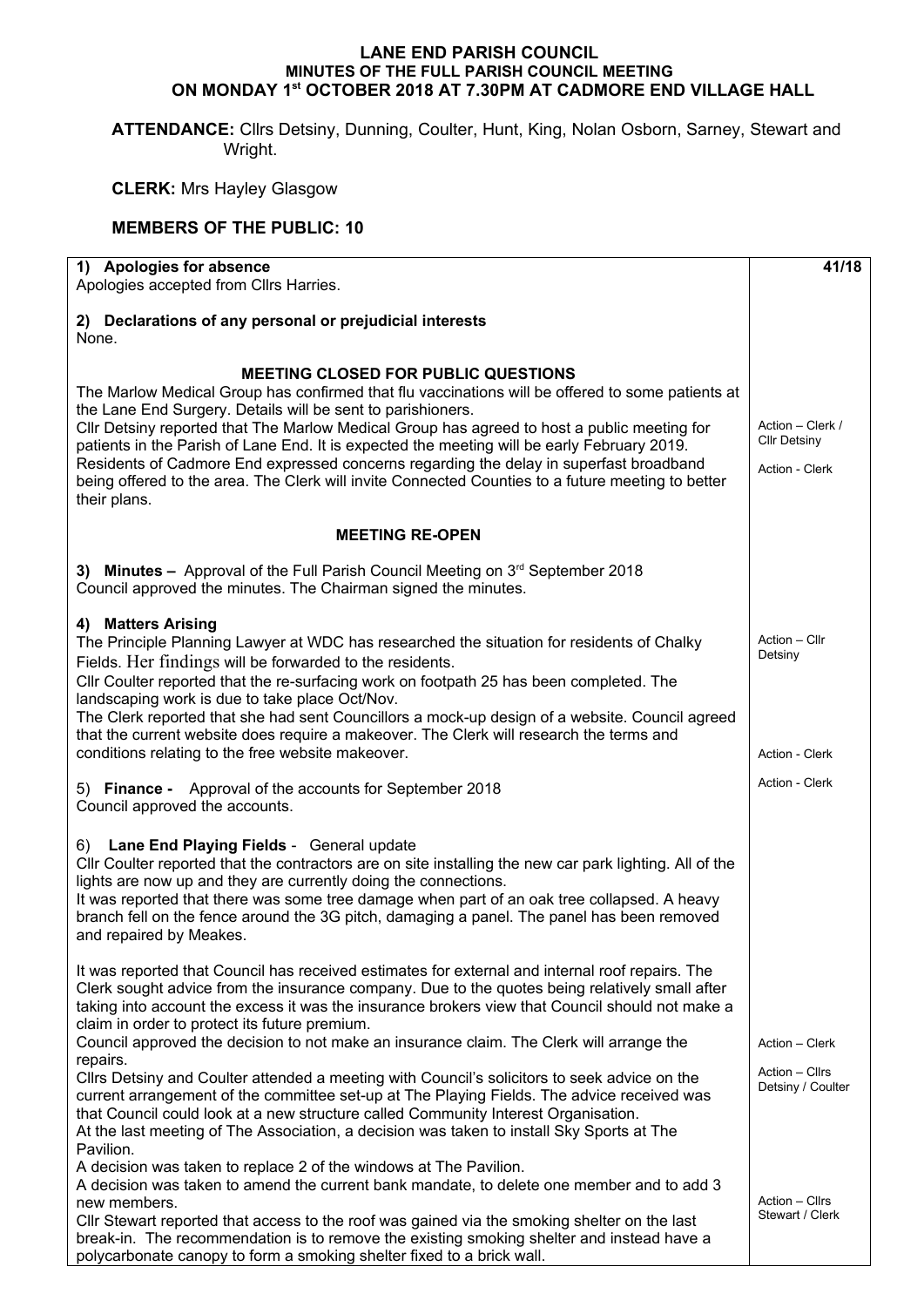| It was also recommended that anti climb paint is applied to roof perimeter.<br>Council approved all of the above recommendations.                                                                                                                                                                                                                                                                                                                                                                                                                                                                                                                                                                                                                                                                                                                                                                                                                                                                                                                                                                                                                                                                                                                                                                                                                                                                                                                                 | 42/18                                      |  |  |  |
|-------------------------------------------------------------------------------------------------------------------------------------------------------------------------------------------------------------------------------------------------------------------------------------------------------------------------------------------------------------------------------------------------------------------------------------------------------------------------------------------------------------------------------------------------------------------------------------------------------------------------------------------------------------------------------------------------------------------------------------------------------------------------------------------------------------------------------------------------------------------------------------------------------------------------------------------------------------------------------------------------------------------------------------------------------------------------------------------------------------------------------------------------------------------------------------------------------------------------------------------------------------------------------------------------------------------------------------------------------------------------------------------------------------------------------------------------------------------|--------------------------------------------|--|--|--|
| 7) WDC Local Plan                                                                                                                                                                                                                                                                                                                                                                                                                                                                                                                                                                                                                                                                                                                                                                                                                                                                                                                                                                                                                                                                                                                                                                                                                                                                                                                                                                                                                                                 |                                            |  |  |  |
| Golden Goff - Letter received from Parishioner<br>I)<br>A Parishioner has developed a Facebook group to oppose a potential development on The<br>Golden Goff.<br>Council has objected most vigorously to this development in their response to The Draft Local<br>Plan.                                                                                                                                                                                                                                                                                                                                                                                                                                                                                                                                                                                                                                                                                                                                                                                                                                                                                                                                                                                                                                                                                                                                                                                           |                                            |  |  |  |
| $\parallel$<br><b>Chalky Fields</b><br>CIIr Detsiny summarised the position regarding the current situation facing residents of Chalky<br>Fields. The Rural Housing Trust acquired the freehold land from the Parish Council and built the<br>houses. The houses were built for qualifying local people under the S106 agreement. A<br>percentage of the property was purchased and the remaining was leased.<br>RHT sold the freehold of the development to RHT Ltd.<br>The situation is extremely complexed and not one that the Parish Council can be further involved<br>in. However, advice has been sought from the Principle Planning Lawyer at WDC and once<br>received CIIr Detsiny will forward this to residents.                                                                                                                                                                                                                                                                                                                                                                                                                                                                                                                                                                                                                                                                                                                                      | Action - Cllr<br>Detsiny                   |  |  |  |
| 8) Clerk's report                                                                                                                                                                                                                                                                                                                                                                                                                                                                                                                                                                                                                                                                                                                                                                                                                                                                                                                                                                                                                                                                                                                                                                                                                                                                                                                                                                                                                                                 | Action - Clerk                             |  |  |  |
| I have received a quotation of £440.00 plus vat to carry out maintenance work around<br>i.<br>the pond area and cut back the hedges. Council agreed the quotation.<br>Planning application comments submitted.<br>ii.<br>AED inspections carried out and on-line forms submitted.<br>iii.<br>I have reported several street lights to TFB that are not working.<br>iv.<br>I have reported several street lights to SSE that are not working.<br>v.<br>CIIr King has not yet met with the parishioner. CIIr Detsiny will meet with her in his stead.<br>vi.<br>The 30 for a reason signs, the Clerk is awaiting costs from BCC. They propose putting<br>vii.<br>one sign on every other street light on Park Lane, The Row and Church Road.<br>CIIr King has not met with BCC regarding bus routes. He agreed to provide a wish list of<br>viii.<br>improvements/additions to the service and send this to Cllr Detsiny who will arrange to<br>meet with BCC.<br>I have started work on sending the allotment invoices.<br>ix.<br>I have met Cllrs Harries and Wright at Bunkers Allotments and we agreed that 3 plots<br>х.<br>are now unusable and will need clearing. Letters will be sent to tenants whose plots<br>require improvement. Termination letters will be sent to tenants who's plots haven't been<br>worked this year.<br>I have emailed Paul Deriaz with a copy of the licence for Chalky Fields & Orchard. I am<br>xi.<br>awaiting his comments. | Action - Cllr<br>Detsiny<br>Action - Clerk |  |  |  |
| I have issued the invoice to the Grouse and Ale for the land usage.<br>xii.<br>xiii.<br>Some allotment plots are currently vacant.                                                                                                                                                                                                                                                                                                                                                                                                                                                                                                                                                                                                                                                                                                                                                                                                                                                                                                                                                                                                                                                                                                                                                                                                                                                                                                                                | Action - Cllrs King<br>/ Detsiny           |  |  |  |
| 11) Invitations to Meetings, Correspondence & Reports received<br>Councillors noted the report.                                                                                                                                                                                                                                                                                                                                                                                                                                                                                                                                                                                                                                                                                                                                                                                                                                                                                                                                                                                                                                                                                                                                                                                                                                                                                                                                                                   |                                            |  |  |  |
| 12) Matters raised by Councillors<br>It was reported that someone has put a sign up on a tree on Moor Copse saying 'Designated<br>SSSI area no public access'.<br>Council agreed: to ask Katy Dunn to try and clarify ownership. Also that Cllr Detsiny will ask The<br>Open Spaces Society to clarify if the owners could lawfully prevent residents who have walked<br>this ground for many years from continuing so to do.<br>Cllr Osborn reported that a few posts need to be replaced on Ditchfield Common. The Clerk<br>should obtain a quote and this will be reported at a future meeting.<br>Cllr Coulter circulated a draft sign for The Playing Fields. Council was broadly enthusiastic and<br>the final design will be agreed by Cllr Coulter, Harries and The Clerk.<br>13) Planning: To consider new applications and receive Wycombe District Council<br><b>Decisions and Appeals</b>                                                                                                                                                                                                                                                                                                                                                                                                                                                                                                                                                             |                                            |  |  |  |
| <b>New Applications</b><br>Ground Floor Shop<br>Change of use of dog grooming establishment (sui-<br><b>Essex Place Finings</b><br>generis) to 1 x 1 bed studio flat.<br>18/07250/FUL                                                                                                                                                                                                                                                                                                                                                                                                                                                                                                                                                                                                                                                                                                                                                                                                                                                                                                                                                                                                                                                                                                                                                                                                                                                                             | Action - Cllrs<br>Coulter, Harries,        |  |  |  |
| Road Lane End<br>No objection.                                                                                                                                                                                                                                                                                                                                                                                                                                                                                                                                                                                                                                                                                                                                                                                                                                                                                                                                                                                                                                                                                                                                                                                                                                                                                                                                                                                                                                    | Clerk                                      |  |  |  |